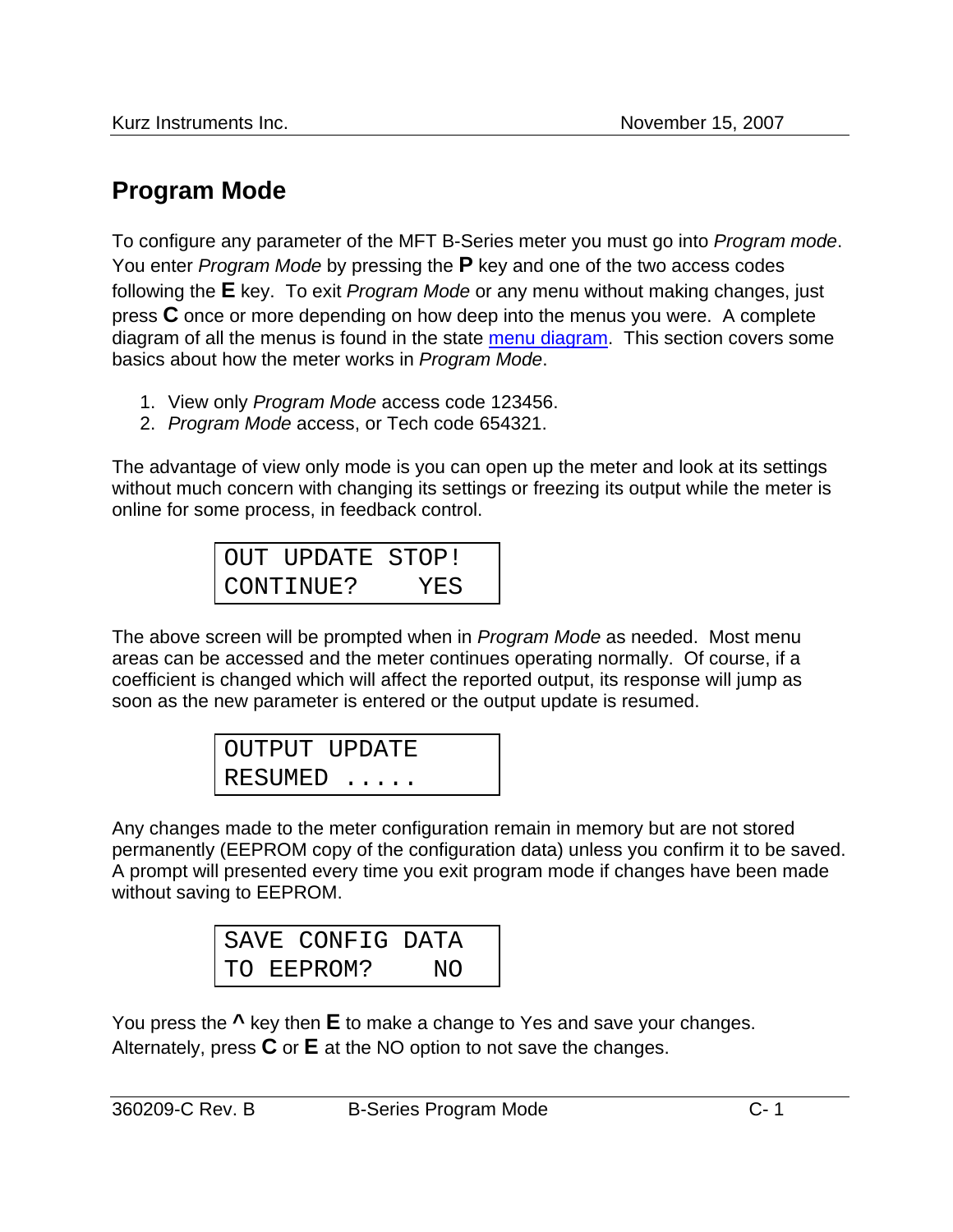## *Program Mode Major Categories*

A full layout of the meter menus are found in the menu diagram 342042. Within the program area, we have the following areas and general description.

| <b>Menu</b>             | <b>Description</b>                                                                                                                          |
|-------------------------|---------------------------------------------------------------------------------------------------------------------------------------------|
| <b>Categories</b>       |                                                                                                                                             |
| <b>Set System Units</b> | Select English or Metric flow and mass rate units.                                                                                          |
| <b>Set Totalizer</b>    | Clear the accumulated total and elapsed time or configure the auto-                                                                         |
|                         | roll over to zero value.                                                                                                                    |
| Set Meter #1,           | Select the meter type, insertion or in-line, correction factors, probe                                                                      |
| <b>Flow</b>             | blockage, area, meter ID tags etc. for the flow meter, high or low flow<br>kickouts, low flow cutout.                                       |
| <b>Set Flow Cal</b>     | Set the flow or velocity calibration data (data sets for VTM),                                                                              |
| Data                    | reference pressure and temperature of the standard conditions, gas                                                                          |
|                         | MW for mass flow calculation                                                                                                                |
| Set Meter #2,           | Set a meter ID tag, correction factors or low and high kickouts for the                                                                     |
| Temp                    | temperature meter.                                                                                                                          |
| <b>Set Meter Filter</b> | Set the damping coefficients or time constants for the meters.                                                                              |
| ТC<br>Set Exec Mode     |                                                                                                                                             |
| Scroll                  | Set the kind of data shown in the startup scroll and how long each<br>screen is held before the next scroll.                                |
| Set Analog              | Assign a AO channel to a meter or function and set the zero and                                                                             |
| Output                  | span scale for the AO channel.                                                                                                              |
| Calib 4-20 mA           | Electrically match the meters intended output to the actual 4-20 mA                                                                         |
| Outputs                 | current based on an external reference meter. The NE43 alarms may                                                                           |
|                         | also be tested and you can force the outputs to a mA value.                                                                                 |
| <b>Set Alarms</b>       | Define the alarm type and set points, associated a relay or SSR                                                                             |
|                         | output to an alarm and set the NE-43 alarm type (high or low).                                                                              |
| <b>Set Totalizer</b>    | Specified the accumulated flow or mass per output pulse, relay                                                                              |
| Pulse Outputs *         | assignments and pulse width.                                                                                                                |
| Set Purge Timer         | Define the purge cleaning parameters: valve open time, interval                                                                             |
| Data *                  | between purges for the internal timer, and output hold time.                                                                                |
| Set USB COMM            | Enable or disable the USB data logging function, and set its rate.                                                                          |
| <b>Set Modbus</b>       | Set the Modbus address, serial protocol, baud rate, and floating point                                                                      |
| <b>COMM</b>             | byte order.                                                                                                                                 |
| Set Relay               | Allocate the physical relay or SSR to an alarm, Totalizer Pulse                                                                             |
| Assignments *           | Output or Purge Output.                                                                                                                     |
| <b>Set External</b>     | Designate the one external analog input (AI) to be used for: PID                                                                            |
| Input *                 | reference, remote correction factors, calibration curve selection, and<br>velocity mapping reference. Scale it's 4-20 mA range and set it's |
|                         | input filtering.                                                                                                                            |
|                         |                                                                                                                                             |